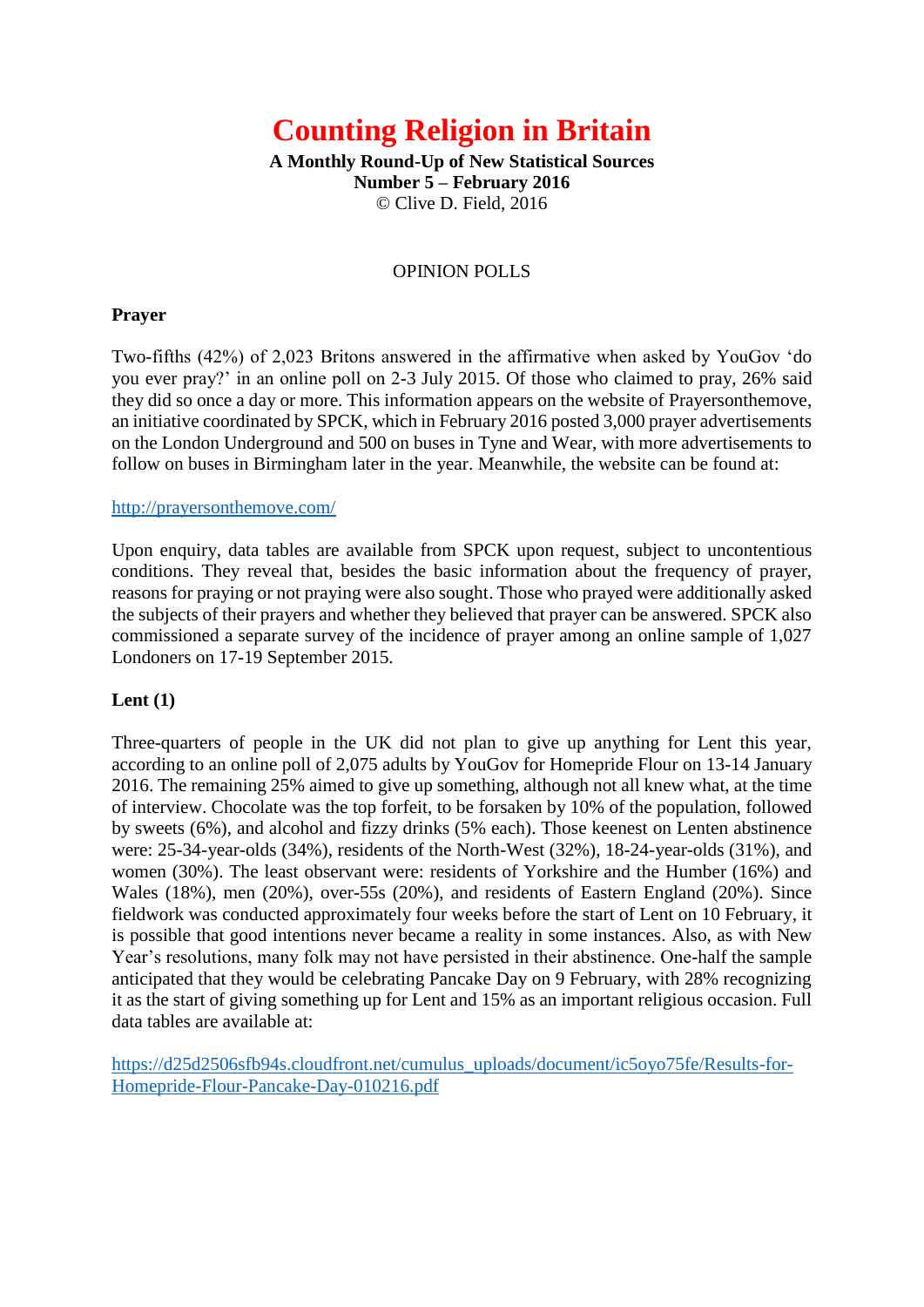# **Lent (2)**

So much for the good intentions of the previous poll. In a second online survey by YouGov, undertaken on 10 February 2016 (the first day of Lent) and completed by 5,022 Britons, it transpired that just 9 per cent actually planned to give something up for Lent (about one-third of the aspirational 25% of a month before), with a further 8 per cent still undecided. If the figures are taken at face value, the most abstaining group this year were 18-24-year-olds (16%), followed by women and Liberal Democrat voters (12% each). Results can be found at:

<https://yougov.co.uk/opi/surveys/results#/survey/6dd75d10-cfe1-11e5-a405-005056900127>

# **Church buildings**

Almost three-fifths (57%) of the British public report that they have visited a church building in the past year, either for a religious service (37%), to attend a non-religious activity (18%), or as a tourist (23%). This is according to a survey conducted by ComRes for the National Churches Trust, for which 2,038 adults were interviewed online on 16 and 17 December 2015. Asked what would most encourage them to visit churches in the future, 43% replied a friendly welcome, 34% the provision of toilets, 32% a café or refreshment area, 29% comfortable seating, 28% access to useful visitor information, and 26% heating. There was overwhelming recognition (by 84% of the whole sample and 91% of over-65s) that Christian places of worship constitute an important part of the UK's heritage and history, with 60% (including 68% of women) favouring Government funding in order to preserve this heritage asset for future generations. Their social value, as community space, was acknowledged by 83%. Full data tables, including breaks by standard demographics and religious affiliation, are available at:

[http://www.comres.co.uk/wp-content/uploads/2016/01/National-Churches-](http://www.comres.co.uk/wp-content/uploads/2016/01/National-Churches-Trust_Perceptions-of-Churches.pdf)[Trust\\_Perceptions-of-Churches.pdf](http://www.comres.co.uk/wp-content/uploads/2016/01/National-Churches-Trust_Perceptions-of-Churches.pdf)

# **Pope versus Trump**

During his return flight to the Vatican after his recent trip to Mexico, Pope Francis took on Donald Trump, front-runner as US Republican presidential candidate, suggesting the latter was 'not Christian' because of his wish to build a wall on the American-Mexican border when, to the Pope's mind, Christians should be building bridges. According to an online poll of 6,245 British YouGov panellists on 19 February 2016, 47% of adults thought the Pope's comments were appropriate, including 60% of 18-24s and 63% of Liberal Democrats. Just over onequarter (28%) judged the Pope had been out of order, especially over-60s (37%), Conservatives (39%), and UKIP voters (60%), while 25% were undecided. Data can be found at:

<https://yougov.co.uk/opi/surveys/results#/survey/d6912da0-d6ed-11e5-a405-005056900127>

# **Sunday trading**

The Government has tabled amendments to the Enterprise Bill to incorporate its long-held ambition to further liberalize Sunday shopping hours in England and Wales, which are currently limited to a maximum of six for large stores. At the heart of its plans is the proposal to devolve to local authorities and elected mayors decisions for extending the hours large shops could trade on Sundays. YouGov has recently tested public reaction to the Government's policy through an online poll of 1,896 residents in England and Wales, a plurality of whom (48%)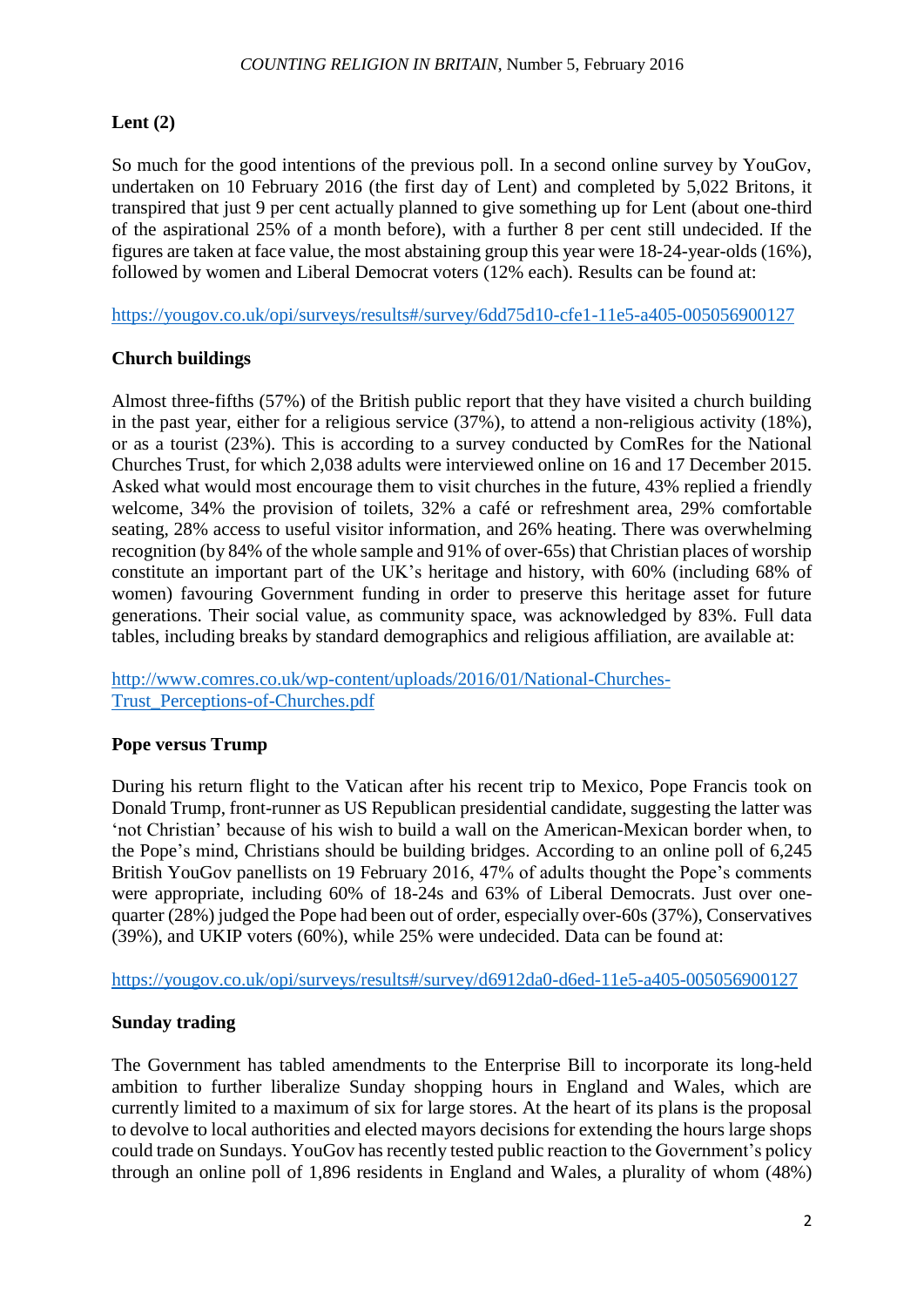supported the idea of shops being open for longer on Sundays, with 33% against and 19% undecided. This result is perhaps unsurprising, given that 56% admitted that they already regularly shop on Sundays, with 21% anticipating they would do even more shopping on Sundays, in the event of hours being extended. Opinion was more finely balanced about local authorities having the final say, with 39% in favour and 34% not, while 58% agreed that smaller, local shops would lose out from more liberalization and 63% expected confusion to arise from different areas having different hours. Topline results only are available at:

[https://d25d2506sfb94s.cloudfront.net/cumulus\\_uploads/document/jsnx2yhl1n/YG-Archive-](https://d25d2506sfb94s.cloudfront.net/cumulus_uploads/document/jsnx2yhl1n/YG-Archive-160209-SundayTradingHours.pdf)[160209-SundayTradingHours.pdf](https://d25d2506sfb94s.cloudfront.net/cumulus_uploads/document/jsnx2yhl1n/YG-Archive-160209-SundayTradingHours.pdf)

Meanwhile, in its response to the Government's amendments, USDAW (Union of Shop, Distributive, and Allied Workers) issued a press release drawing renewed attention to the survey of 10,536 USDAW members working in retail conducted by Telsolutions in September 2015. This revealed '35% of staff in large stores currently want to work less hours on Sundays, 58% say they are already under pressure to work Sundays when they don't want to, and more than a third of staff were "not usually" or "never" allowed a Sunday off.' The full report on the survey, entitled *Is Sunday Working Working for Retail Staff?*, is still available to download at:

[http://www.usdaw.org.uk/CMSPages/GetFile.aspx?guid=e401039e-75f9-4675-8216-](http://www.usdaw.org.uk/CMSPages/GetFile.aspx?guid=e401039e-75f9-4675-8216-56fa579b65b0) [56fa579b65b0](http://www.usdaw.org.uk/CMSPages/GetFile.aspx?guid=e401039e-75f9-4675-8216-56fa579b65b0)

# **Holocaust Memorial Day**

Christian Research has filed the following report on its website, based on online interviews with practising Christians and church leaders in membership of its self-selecting Resonate panel: 'Nearly 90% of Christians believe it is important to have a day to commemorate the Holocaust – however, nearly 65% of those surveyed felt not enough attention is given to other groups that suffered under the Nazis. In a questionnaire we launched in the lead up to Holocaust Memorial Day on 27 January, the majority of respondents also believed there should be a commemorative day for all the genocides of the past 100 years, such as Armenia, Cambodia, and Rwanda.' Members of Christian Research can access additional results from this survey by logging on via the link at:

[http://www.christian-research.org/reports/holocaust-memorial-day-and-ramadan-exam](http://www.christian-research.org/reports/holocaust-memorial-day-and-ramadan-exam-changes-survey/)[changes-survey/](http://www.christian-research.org/reports/holocaust-memorial-day-and-ramadan-exam-changes-survey/)

### **Islam and British values**

The majority (51%) of adults think there is a fundamental clash between Islam and the values of British society, according to a YouGov poll for YouGov@Cambridge among an online sample of 1,729 on 13-14 January 2016. The proportion rose to 61% among Conservative voters, 63% of over-60s, and 81% of UKIP supporters. One-quarter disagreed with the proposition, saying instead that Islam is generally compatible with British values, this view being especially popular with Liberal Democrats (42%) and 18-24s (44%). An additional quarter were neutral or undecided. Results were comparable with a previous YouGov@Cambridge study in March 2015 which found 55% taking the fundamental clash option. The data table is available at: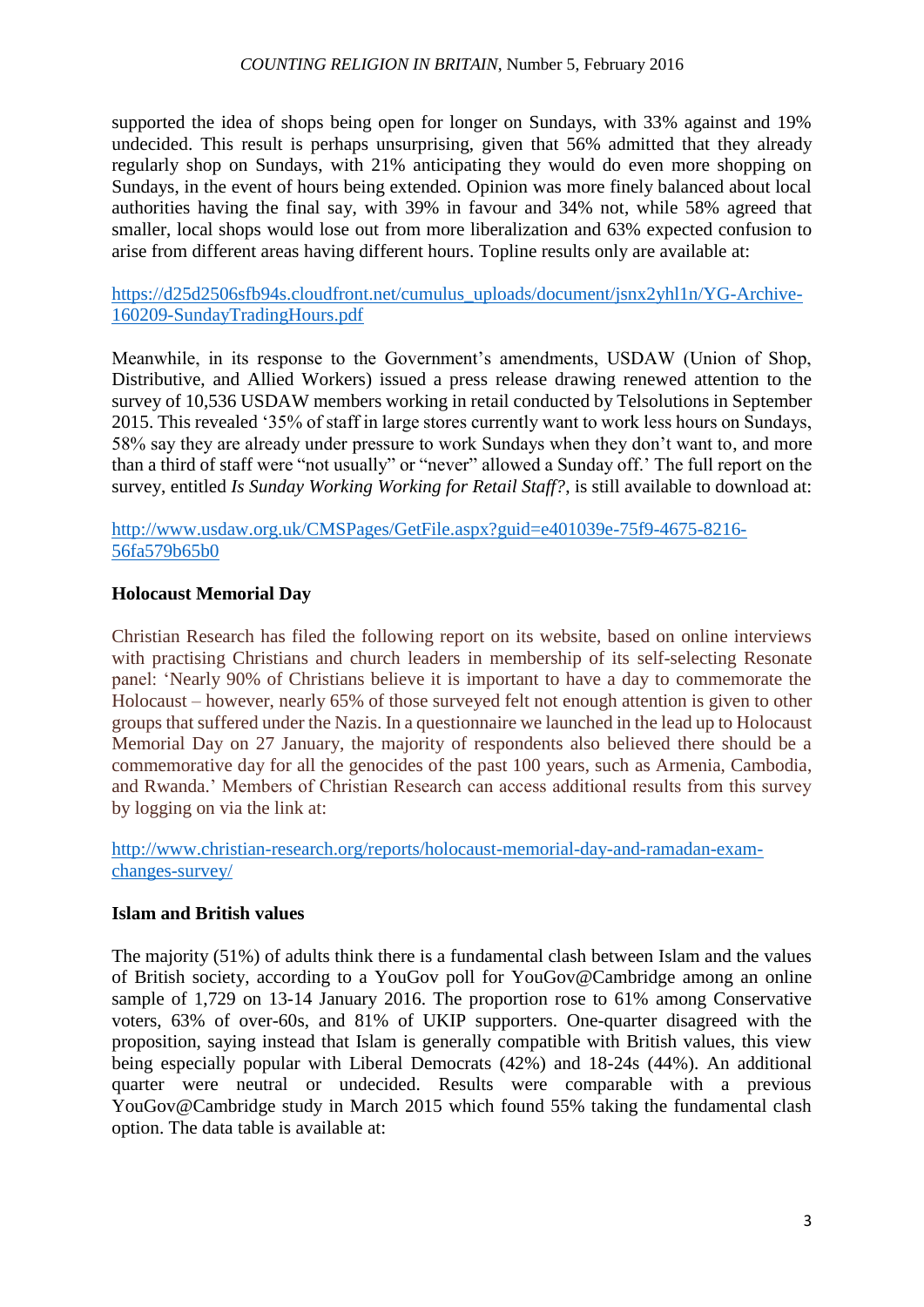#### *COUNTING RELIGION IN BRITAIN*, Number 5, February 2016

### [http://d25d2506sfb94s.cloudfront.net/cumulus\\_uploads/document/mkhbqsloy4/1.JAN\\_GB\\_1](http://d25d2506sfb94s.cloudfront.net/cumulus_uploads/document/mkhbqsloy4/1.JAN_GB_16_Pat10.pdf) [6\\_Pat10.pdf](http://d25d2506sfb94s.cloudfront.net/cumulus_uploads/document/mkhbqsloy4/1.JAN_GB_16_Pat10.pdf)

## **Mosque in** *EastEnders*

The BBC is reported to be including a mosque on the new set of its long-running television soap *EastEnders*, in order better to reflect the East End of London and to increase the potential for storylines. The proposed development is regarded as 'a good thing' by 23% of the British public, and particularly by 18-24s (37%) and Liberal Democrats (40%). It is opposed by 24%, especially by Conservatives (30%) and UKIP voters (57%). The remainder are neutral (37%) or do not know what to think (16%). The survey was conducted by YouGov among 4,750 members of its online panel on 23 February 2016, and the results are available at:

<https://yougov.co.uk/opi/surveys/results#/survey/0f2353d0-da15-11e5-a405-005056900127>

## **Islamic State (1)**

Islamic State (IS) is regarded as the second most important issue facing Britain at the moment, selected by 40% of 1,694 adults interviewed online by YouGov on 20-21 January 2016. It is the number one concern for 18-24-year-old Britons (38%), who are far less exercised than others about the overall top issue of immigration and asylum (17% versus 49% nationally). Above-average anxiety about IS is recorded by Conservatives (51%), UKIP voters (47%), and over-60s (46%). Preoccupation with IS stands slightly lower in Britain than in France (42%), where IS occupies first place in the list of problems. In Germany, by contrast, IS is selected as an important issue only by 28%, Germans being focused much more on the European refugee crisis (59%) and immigration and asylum (52%). IS also drops down the domestic agendas in Baltic countries, scoring 28% in Denmark, 27% in Norway, 22% in Sweden, and 13% in Finland. International topline results from this latest Eurotrack survey can be found at:

[https://d25d2506sfb94s.cloudfront.net/cumulus\\_uploads/document/7vc25691sq/Eurotrack\\_Ja](https://d25d2506sfb94s.cloudfront.net/cumulus_uploads/document/7vc25691sq/Eurotrack_January_Trackers_Immigration_Website.pdf) nuary Trackers Immigration Website.pdf

Data for Britain alone, with breaks by demographics, are at:

[https://d25d2506sfb94s.cloudfront.net/cumulus\\_uploads/document/gy8vfbc62s/Eurotrack\\_G](https://d25d2506sfb94s.cloudfront.net/cumulus_uploads/document/gy8vfbc62s/Eurotrack_GB_Full_Website.pdf) [B\\_Full\\_Website.pdf](https://d25d2506sfb94s.cloudfront.net/cumulus_uploads/document/gy8vfbc62s/Eurotrack_GB_Full_Website.pdf)

# **Islamic State (2)**

The recent suggestion made by Labour leader Jeremy Corbyn that the British government should seek 'back channel' talks with Islamic State has been rejected by a majority (57%) of 1,511 UK adultsin an online poll by BMG Research for the *Evening Standard* on 21-25 January 2016. Most dismissive of the idea were over-55s, Conservative and UKIP voters, self-assigned right-wingers, people wanting the UK to leave the European Union, and those for whom immigration/asylum was the top political issue. Self-described religious persons were slightly more against a dialogue (60%) than the non-religious (54%). Just 22% of all UK residents were in favour, particularly Labour supporters, left-wingers, and Londoners. One-fifth (21%) were undecided. A short article about the survey appeared in the *Evening Standard* on 12 February and full data tables are available at: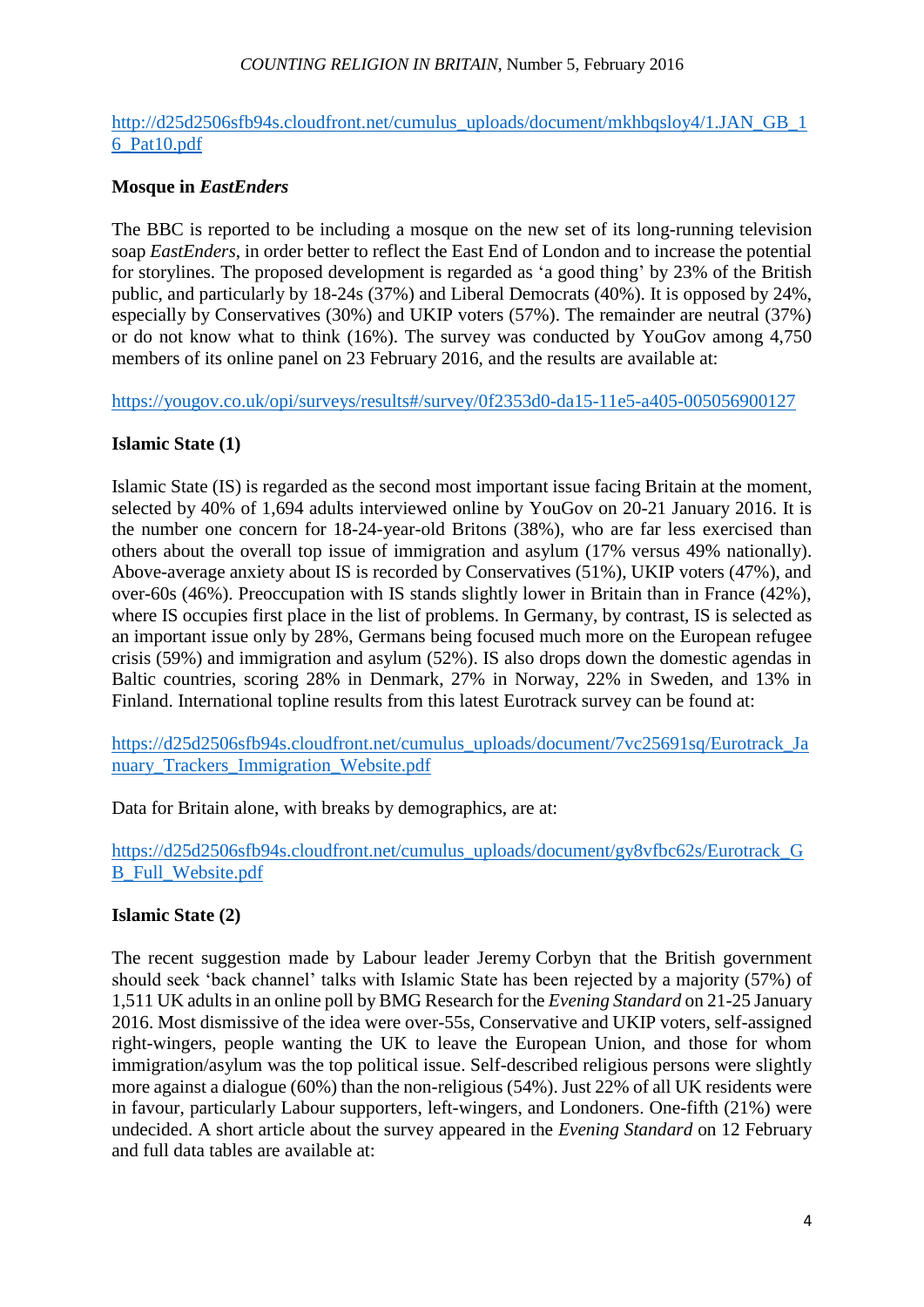### *COUNTING RELIGION IN BRITAIN*, Number 5, February 2016

[http://www.bmgresearch.co.uk/wp-content/uploads/2016/02/CONFIDENTIAL-BMG-Poll](http://www.bmgresearch.co.uk/wp-content/uploads/2016/02/CONFIDENTIAL-BMG-Poll-for-Evening-Standard-120216.pdf)[for-Evening-Standard-120216.pdf](http://www.bmgresearch.co.uk/wp-content/uploads/2016/02/CONFIDENTIAL-BMG-Poll-for-Evening-Standard-120216.pdf)

# **Astrology**

The majority (56%) of the British public do not believe in astrology and star signs, and this is especially true of men (72%). Just under one-third (31%) think there is definitely or possibly some truth in astrology and star signs, and these are disproportionately women (42%) and Londoners (40%). Don't knows number 13%. The poll was conducted by YouGov among 5,569 members of its online panel on 26 February 2016, and the results are available at:

<https://yougov.co.uk/opi/surveys/results#/survey/0b115dc0-dc75-11e5-a405-005056900127>

# FAITH ORGANIZATION STUDIES

## **Christian conferences**

The overall proportion of female speakers at 21 UK national Christian conferences edged up by 1% in 2015, to 36%, according to the third annual analysis by Natalie Collins for Project 3:28. The figure varied enormously by individual conference, from 10% to 62%. The report can be found at:

[http://media.wix.com/ugd/7c3a0c\\_9c7c6ce00b4f4fd58bb690df6414b7b5.pdf](http://media.wix.com/ugd/7c3a0c_9c7c6ce00b4f4fd58bb690df6414b7b5.pdf)

## **Methodist Statistics for Mission**

A downbeat report on 'Methodist Statistics for Mission, 2015' was received at the recent quarterly meeting of the Methodist Council. It anticipated that Methodist membership is likely to fall below 200,000 in 2015/16, for the first time in almost two centuries. Four-fifths of Methodist churches did not make any new members during the course of the previous year. The need is flagged to review reporting measures and processes in the light of 'challenging circumstances', including a reappraisal of the Methodist community roll, first introduced in 1969 as an indicator of those in pastoral contact with the Church. Little information is available about the age, gender, and ethnicity of members, but the hope is expressed that a mooted ecumenical church census in England and Wales in 2016 might fill the gap. The report is available at:

[http://www.methodist.org.uk/media/1938012/coun-MC16-15-Statistics-for-Mission-january-](http://www.methodist.org.uk/media/1938012/coun-MC16-15-Statistics-for-Mission-january-2016.pdf)[2016.pdf](http://www.methodist.org.uk/media/1938012/coun-MC16-15-Statistics-for-Mission-january-2016.pdf)

# **Anti-Semitic incidents**

In 2015 the Community Security Trust logged 924 anti-Semitic incidents in the UK, a fall of 22% from 2014 but still the third highest annual total recorded by the Trust since figures were first collected in 1984, notwithstanding the absence of any major trigger event during the year related to the situation in Israel and Gaza. Three-quarters of all incidents in 2015 occurred in Greater London and Greater Manchester, home to the UK's two largest Jewish communities. Three-quarters took the form of abusive behaviour, while 9% involved violence. The Trust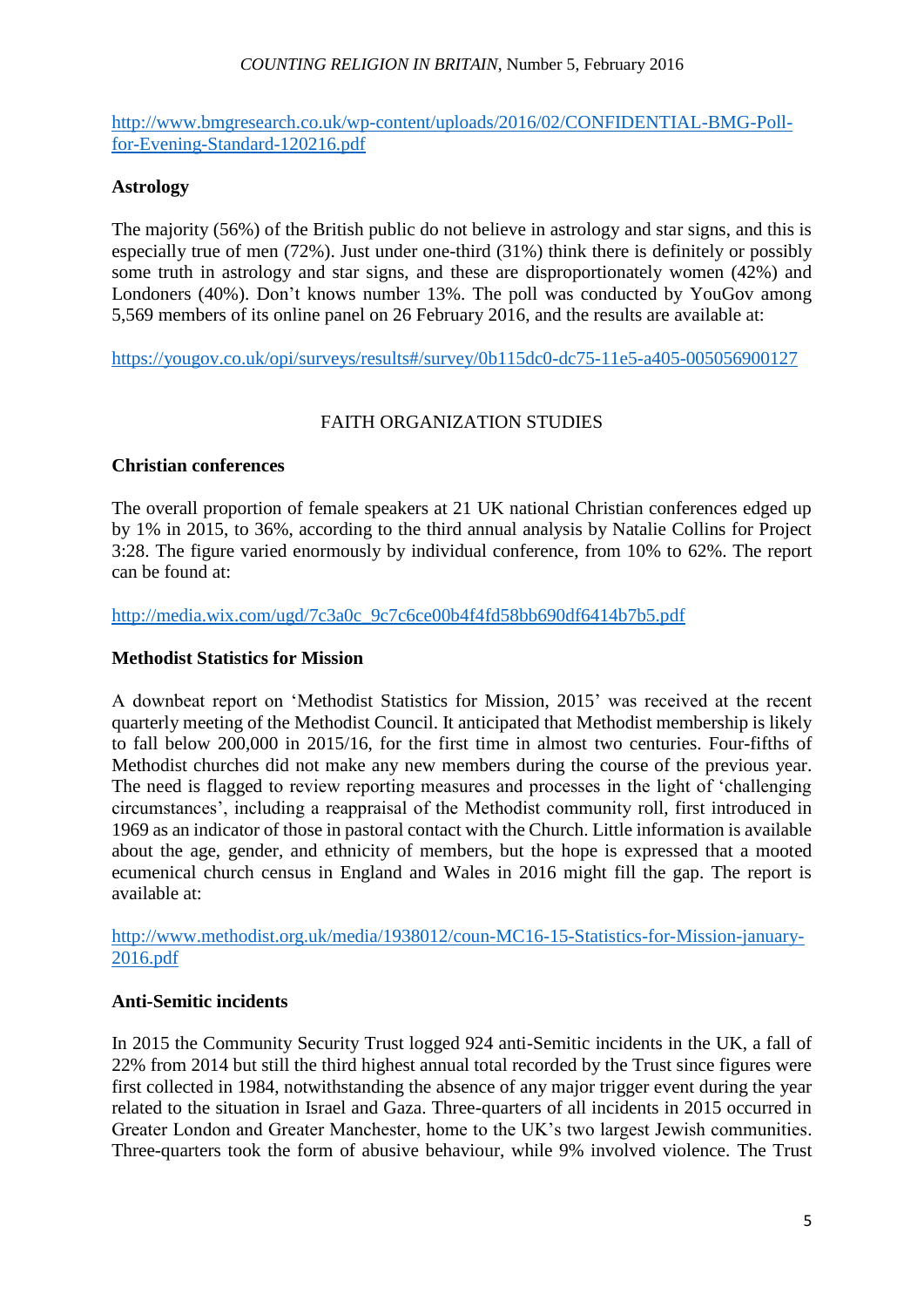continues to believe that there is significant under-reporting of incidents both to itself and to the police. The 44-page *Antisemitic Incidents Report, 2015* is available at:

[https://cst.org.uk/data/file/1/9/Incidents\\_Report\\_2015.1454417905.pdf](https://cst.org.uk/data/file/1/9/Incidents_Report_2015.1454417905.pdf)

# *Jewish Year Book*

The *Jewish Year Book*, a major source of UK Jewish statistics (and much other information about UK Jewry) since it first appeared in 1896, is to cease publication with immediate effect – there will be no 2016 edition. Vallentine Mitchell, the title's publishers since 1994, have said that it is no longer economic in the light of falling library and other institutional sales. It was Joseph Jacobs, the inaugural editor of the *Jewish Year Book* and author of *Studies in Jewish Statistics* (1891), who pioneered the inclusion of a statistical section, in the 1896-97 edition (pp. 27-33). The centenary edition in 1996 also contained an important retrospective essay (pp. ix-xvii) by Marlena Schmool, 'A Hundred Years of British Jewish Statistics'. The 2015 edition is still available, priced £37.50, at:

<http://www.vmbooksuk.com/collections/newly-published/products/9780853039785>

# OFFICIAL STATISTICS

# **Hospital chaplains**

Recent data from the Health and Social Care Information Centre reveal that the number of chaplains working in the National Health Service in England has declined by 17% between 2010 and 2015, from 1,107 to 916. The proportion of female chaplains has increased from 32% to 37% over the same period. The Excel file 'Number of Chaplains Employed by the NHS, 2010-2015' can be found by searching:

# [http://www.hscic.gov.uk](http://www.hscic.gov.uk/)

# **Personal wellbeing**

The Office for National Statistics has published measures of personal wellbeing in the UK for the three years from April 2012 to March 2015, derived from approximately half a million interviews on the Annual Population Survey. The four indicators are: 'how anxious did you feel yesterday?'; 'how happy did you feel yesterday?'; 'how satisfied are you with your life nowadays?'; and 'to what extent do you feel the things you do in your life are worthwhile?' These were measured on a scale running from 0 (not at all) to 10 (completely). The Excel tables of results contain breaks by personal characteristics, including religion, mean scores for which are tabulated below.

It will be seen that those without religion have the lowest scores of any faith group on the happiness and worthwhile measures and come near the bottom on life satisfaction; however, they experience lower levels of anxiety than the national average and any other group apart from Sikhs. Religion *per se* may not wholly or even largely explain this pattern, which is likely to be influenced by a range of interconnecting factors. Commenting on the figures to the *Daily Telegraph*, Professor Linda Woodhead suggested that faith was probably only a small element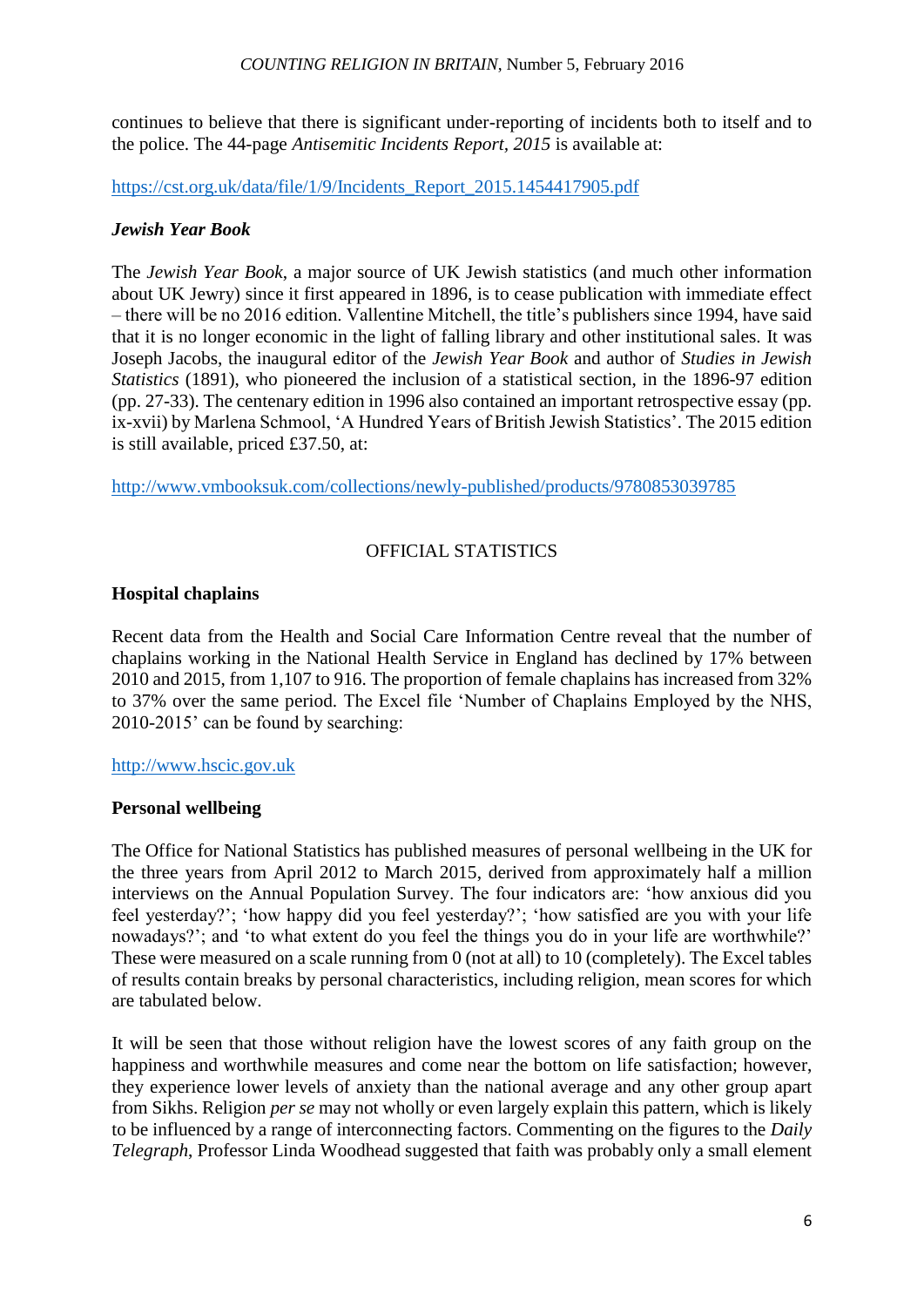in generating happiness: 'You might say if it is "the opium of the people" they need to up the dose.' The tables can be downloaded at:

| <b>Mean scores</b> | <b>Anxiety</b> | <b>Happiness</b> | <b>Satisfaction</b> | Worthwhile |
|--------------------|----------------|------------------|---------------------|------------|
| No religion        | 2.90           | 7.22             | 7.41                | 7.58       |
| Christian          | 2.92           | 7.47             | 7.60                | 7.86       |
| <b>Buddhist</b>    | 3.09           | 7.41             | 7.40                | 7.61       |
| Hindu              | 3.11           | 7.57             | 7.60                | 7.74       |
| Jewish             | 3.15           | 7.37             | 7.51                | 7.90       |
| Muslim             | 3.05           | 7.33             | 7.41                | 7.64       |
| Sikh               | 2.89           | 7.45             | 7.50                | 7.72       |
| Any other religion | 3.19           | 7.26             | 7.31                | 7.70       |
| UK average         | 2.93           | 7.38             | 7.53                | 7.76       |

<http://www.ons.gov.uk/ons/publications/re-reference-tables.html?edition=tcm%3A77-429189>

# **Religious education teachers**

The number of people applying to train as religious education (RE) teachers in England and Wales has surged in the first few months of the 2016 recruitment cycle, according to data compiled by the University and College Admissions Service (UCAS) and highlighted in a press release from the National Association of Teachers of Religious Education. Applications for RE places as at 18 January 2016 were 31% up on the corresponding figure for 2015 (850 against 650), even though those for all secondary teacher training places were down by 1%. Offers of conditional places for RE had already more than doubled over the corresponding point in 2015. The increase in applications to train to teach RE follows the launch of a campaign by the Religious Education Council of England and Wales to encourage graduates and career changers into the discipline. The press release is at:

<http://www.natre.org.uk/news/latest-news/trainee-re-teacher-applications-soar-press-release/>

The UCAS report is available at:

[https://www.ucas.com/sites/default/files/utt\\_publicstats\\_application\\_18jan2016\\_report\\_b\\_1.p](https://www.ucas.com/sites/default/files/utt_publicstats_application_18jan2016_report_b_1.pdf) [df](https://www.ucas.com/sites/default/files/utt_publicstats_application_18jan2016_report_b_1.pdf)

# NEW DATASETS AT UK DATA SERVICE

# **SN 7871: Scottish Surveys Core Questions, 2013**

*Scottish Surveys Core Questions, 2013* is the second (but first 'official') release of an annual statistical publication of the Scottish Government, gathering into one output responses to identical questions in the Scottish Crime and Justice Survey, Scottish Health Survey, and Scottish Household Survey. It provides detailed information on the composition, characteristics, and attitudes of Scottish households and adults across a number of topic areas, including equality characteristics, housing, employment, and perceptions of health and crime. In 2013 there were 21,038 responses to the individual variables, among them religious affiliation (categorized as none, Church of Scotland, Roman Catholic, other Christian, Muslim, and other). The official report on the 2013 surveys, to be found with the dataset documentation,